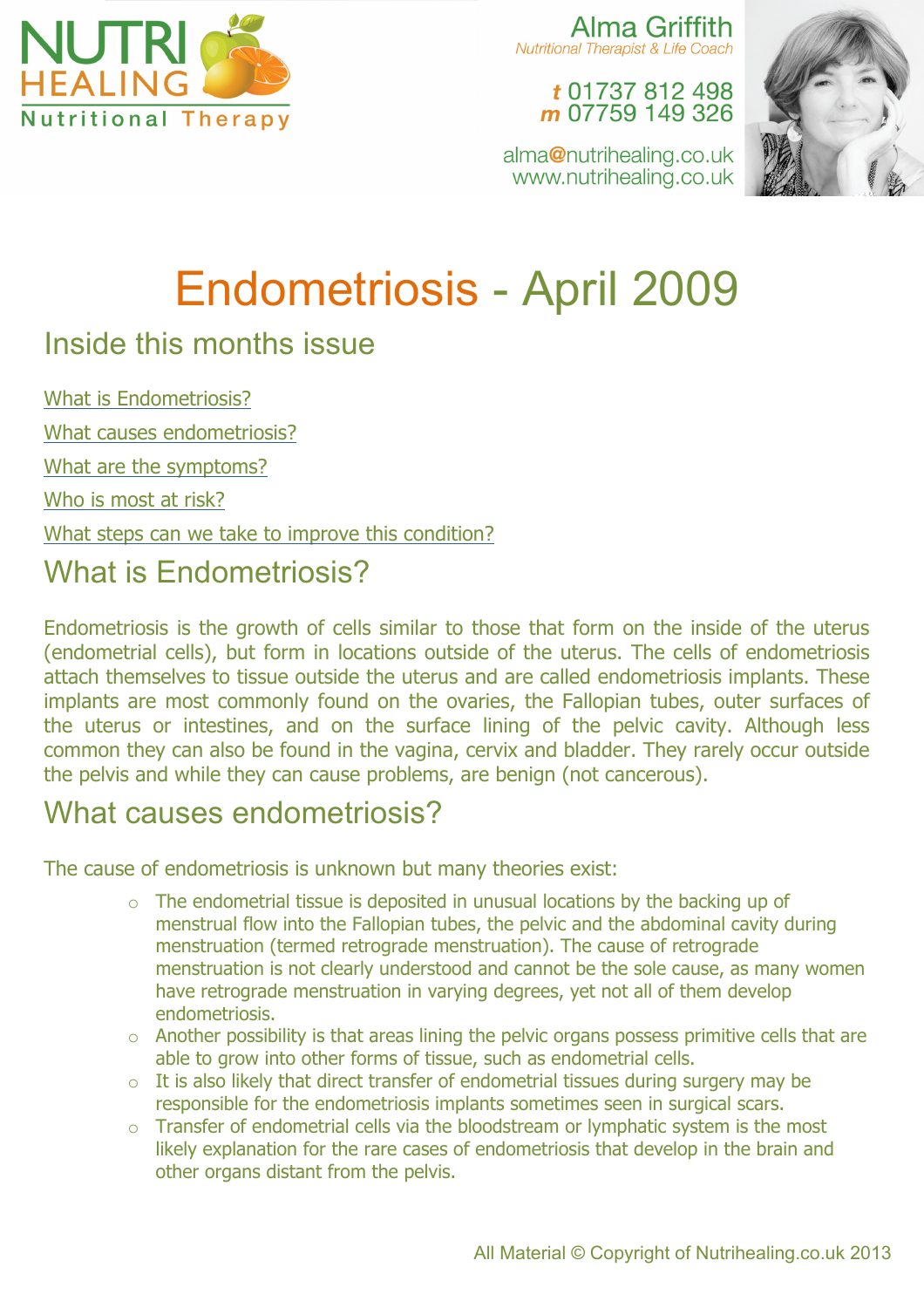o Some studies have shown alterations in the immune response in women with endometriosis, which may affect the body's natural ability to recognize and destroy any misdirected growth of endometrial tissue.

# What are the symptoms?

Some women who have endometriosis, in fact, do not have symptoms, but of those who do, the common symptoms are pain (usually pelvic) and infertility.

#### **Pain**

Pelvic pain usually occurs during or just before menstruation and lessens after menstruation; the pain generally depends partly on where the implants of endometriosis are located. Deeper implants, implants in areas where there are many pain-sensing nerves, and where the implants form scars, are more likely to produce pain.

Some women experience pain or cramping with intercourse, bowel movements and/or urination. The pain intensity can change from month to month and vary greatly.

Implants may also produce substances that circulate in the bloodstream and cause pain.

#### **Infertility**

Endometriosis can be one of the reasons for infertility in otherwise healthy couples. The reasons for a decrease in fertility are not completely understood, but might be due to both anatomic and hormonal factors. The presence of endometriosis may involve masses of tissue or scarring (adhesions) within the pelvis that may distort normal anatomical structures, such as Fallopian tubes, which transport the eggs from the ovaries. Alternatively, endometriosis may affect fertility through the production of hormones and other substances that have a negative effect on ovulation, fertilization of the egg and/or implantation of the embryo.

#### **Other symptoms**

Heavy or irregular periods, painful sex (dyspareunia), back pain, nausea, fatigue, gastrointestinal problems including diarrhoea, bloating and painful defecation.

### Who is most at risk?

The exact prevalence of endometriosis is not known, since many women may have the condition and have no symptoms. It is one of the leading causes of pelvic pain and reasons for laparoscopic surgery and hysterectomy in this country. While most cases of endometriosis are diagnosed in women aged around 25-35 years, it has been reported in girls as young as 11 years of age.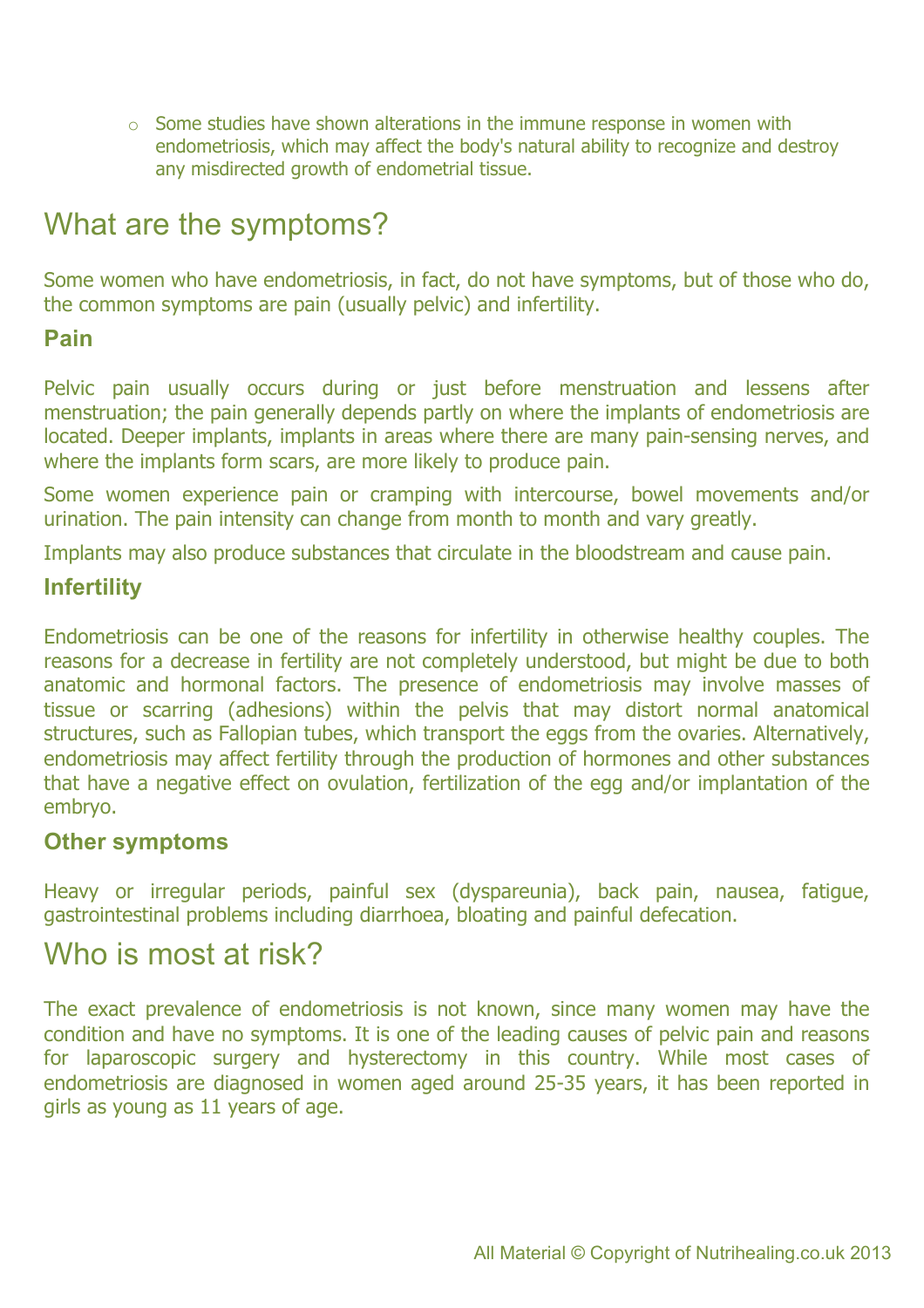- o Endometriosis affects women in their reproductive years.
- o Rare in post-menopausal women.
- $\circ$  Commonly found in white women as compared with African American and Asian women.
- $\circ$  Studies suggest that it is most common in taller, thin women with a low body mass index (BMI).
- o Delaying pregnancy until an older age is also believed to increase the risk of developing endometriosis.

### What steps can we take to improve this condition?

Endometriosis can be triggered by a combination of factors including hormone imbalances, stress and nutritional deficiencies, so a multi-factorial approach is the quickest way to eliminating the symptoms.

#### **Diet**

- $\circ$  Eat plenty of fruit and vegetables
- o Eat complex carbohydrates wholegrains like brown rice, oats, wholemeal bread
- o Buy organic foods where possible to avoid Xenoestrogens\*
- o Eat phytoestrogens, including beans such as lentils, chickpeas and soya products
- o Eat oily foods, including fish, nuts, seeds and oils
- o Reduce your intake of saturated fat from dairy products and meat fats
- o Drink enough fluids
- $\circ$  Increase your intake of fibre
- o Avoid additives, preservatives and chemicals such as artificial sweeteners
- o Reduce your intake of caffeine, alcohol
- o Avoid sugar on its own and hidden in foods

#### **Blood Sugar**

Keep your blood sugar in balance by eating regular meals and healthy snacks - the type of carbohydrates we eat influences blood sugar. Complex carbohydrates sustain energy and balances blood sugar, refined carbohydrates can upset the delicate balance of your body's blood sugar level, resulting in fluctuations in energy and mood that leave you feeling irritated and tired.

\*Avoid as much as possible Xenoestrogens ('foreign oestrogens'), which are oestrogen-like chemicals from pesticides or plastics and have a big effect on your hormones.

Exercise is beneficial in any form, try and fit in at least 30 minutes a day. Other lifestyle factors such as being overweight, smoking, lack of sleep and stress can have a negative affect on your health.